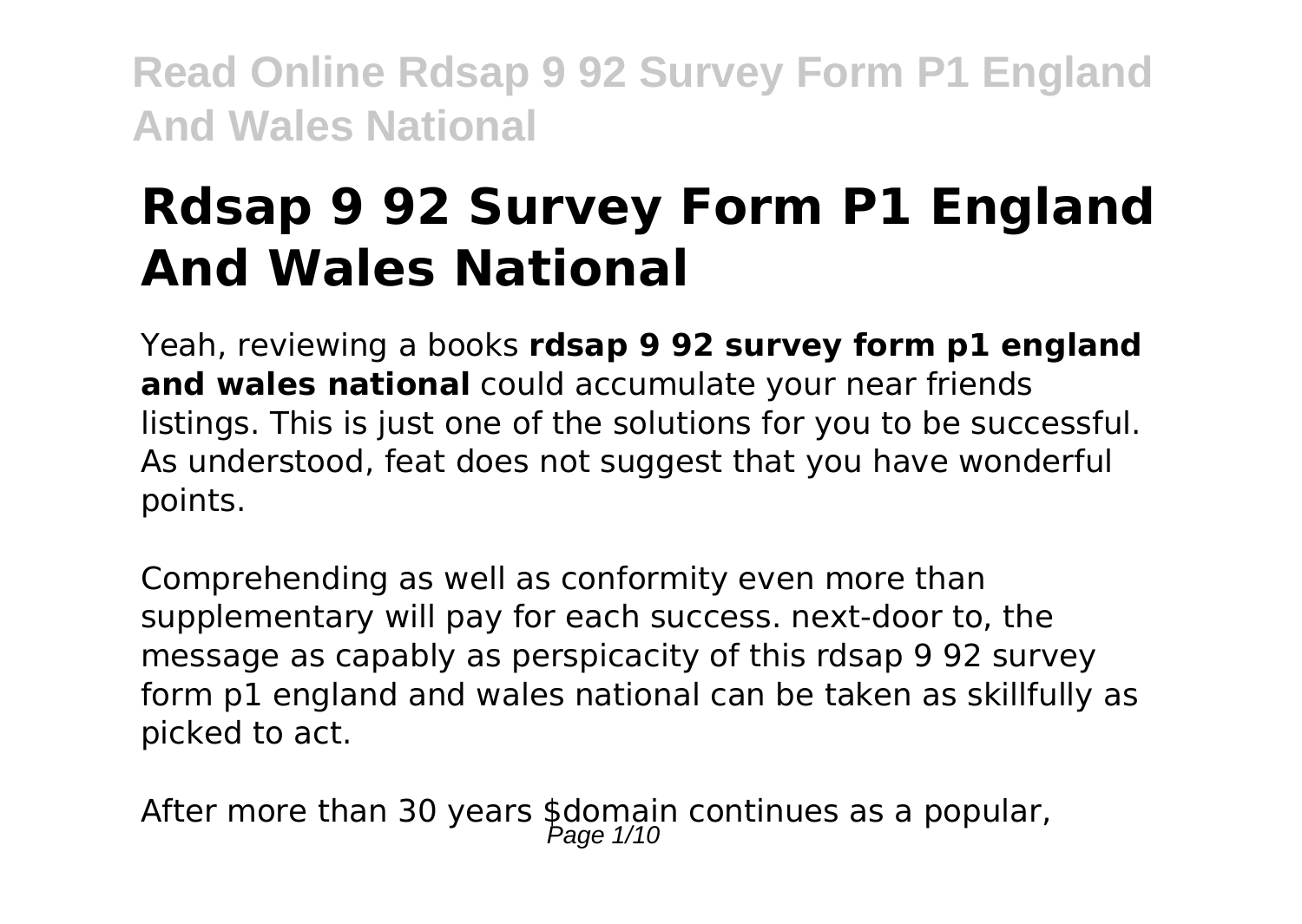proven, low-cost, effective marketing and exhibit service for publishers large and small. \$domain book service remains focused on its original stated objective - to take the experience of many years and hundreds of exhibits and put it to work for publishers.

#### **Rdsap 9 92 Survey Form**

rdsap 9 92 survey form p1 england and wales national is available in our digital library an online access to it is set as public so you can download it instantly. Our book servers spans in multiple locations, allowing you to get the most less latency time to download any of our books like this one.

### **[eBooks] Rdsap 9 92**

RdSAP Conventions for RdSAP 9.92 . Issued 12 August 2016 (v9.0) New and amended conventions for v9.0 are indicated by light blue background. Note: This list will be extended as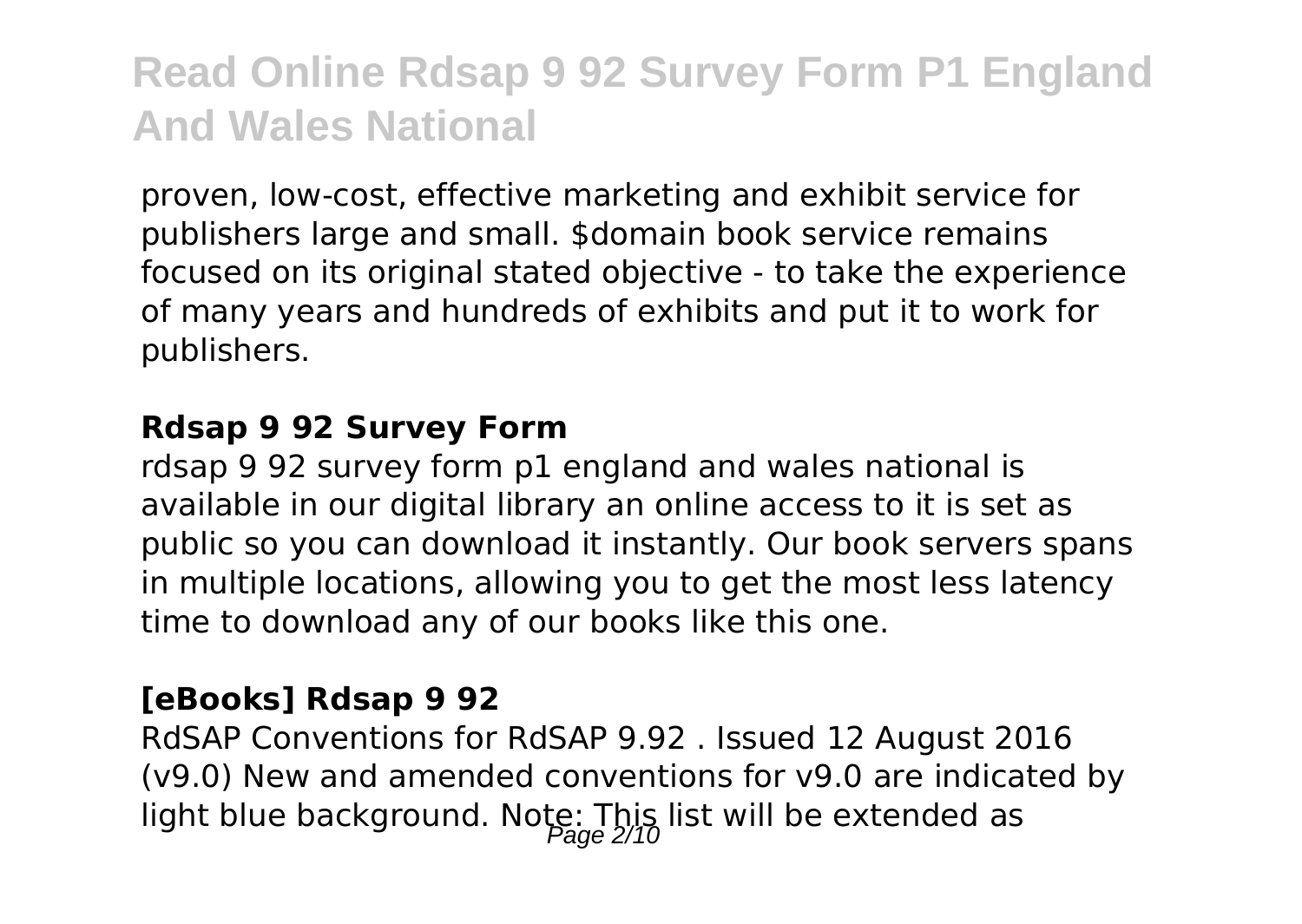appropriate. It contains additional conventions to those given in the RdSAP 2012 specification (SAP 2012 Appendix S).

### **RdSAP Conventions for RdSAP 9 - BRE**

RdSAP 2012 version 9.93 (19 November 2017) 1 Appendix S: Reduced Data SAP for existing dwellings Reduced Data SAP (RdSAP) has been developed by government for use in existing dwellings based on a site survey of the property, when the complete data set for a SAP calculation is not available. It consists of a system of

#### **Appendix S: Reduced Data SAP for existing dwellings**

From Sunday 19th November, RdSAP 9.92 will be replaced with the new 9.93 version for domestic EPCs in England, Wales, Northern Ireland and Scotland. Lodging EPC surveys for RdSAP 9.93 Like other updated versions, the release of the latest methodology will take place on a Sunday to minimise downtime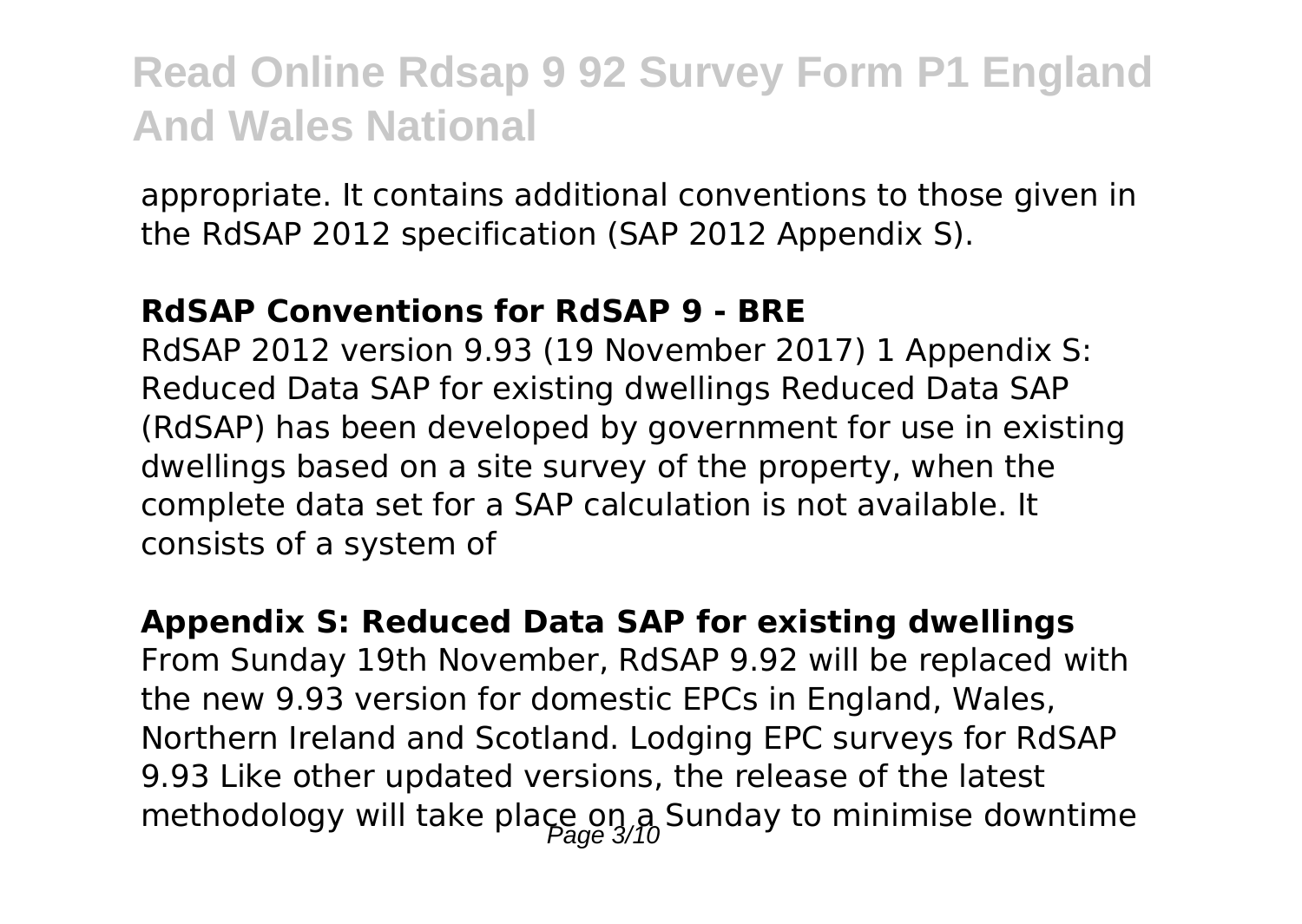for lodgements and any adverse impacts on your ...

**Update: The release of RdSAP 9.93 - Stroma Certification** RdSAP 2012 (also known as RdSAP version 9.92) became available when it came into effect across the UK on December 7th, 2014. Comparing the SAP and RdSAP approaches. 6.10 The two approaches are compared here by way of an example of a rectangular, 3-bedroomed 1930's detached bungalow with a cavity wall with a south facing front.

**Developing regulation of energy efficiency of private ...** With the advent of RdSAP version 9.93, we have updated the Quidos Data Collection sheet templates for DEAs. They now include a revised page for floor plans, as well as updated Extensions sheet. While we had the older versions removed, we noted a couple of assessors wanting to use the templates for their audit uploads.  $P_{\text{face 4/10}}$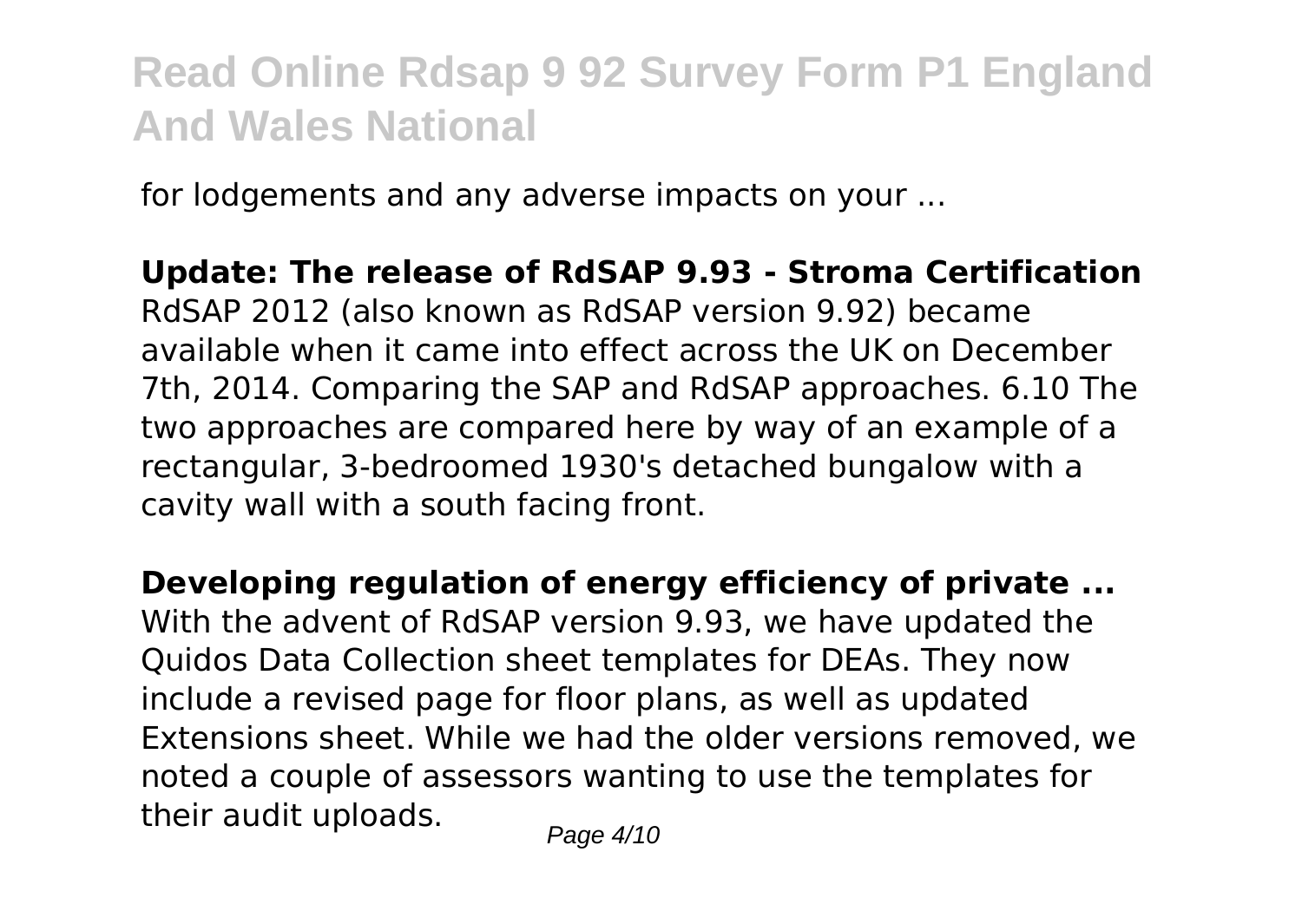### **RdSAP 9.93 Data Collection Sheets - quidos.co.uk**

RdSAP and the Central Registers. Once the survey data is captured into RdSAP, it is uploaded to one of the Central Registers for England, Wales, Northern Ireland or Scotland. This is a Government requirement for all energy assessor accreditation schemes.

**RdSAP Software for Android and Online - Elmhurst Energy** Standard Assessment Procedure (SAP 2012) The 2012 edition of the Standard Assessment Procedure, SAP 2012, can be downloaded on this page. SAP 2012 is used for building regulation compliance for new dwellings in England (Part L) from 6 April 2014, in Wales (Part L) from 31 July 2014 and in Scotland (Section 6) from 1 October 2015.

# **Standard Assessment Procedure (SAP 2012) | BRE Group**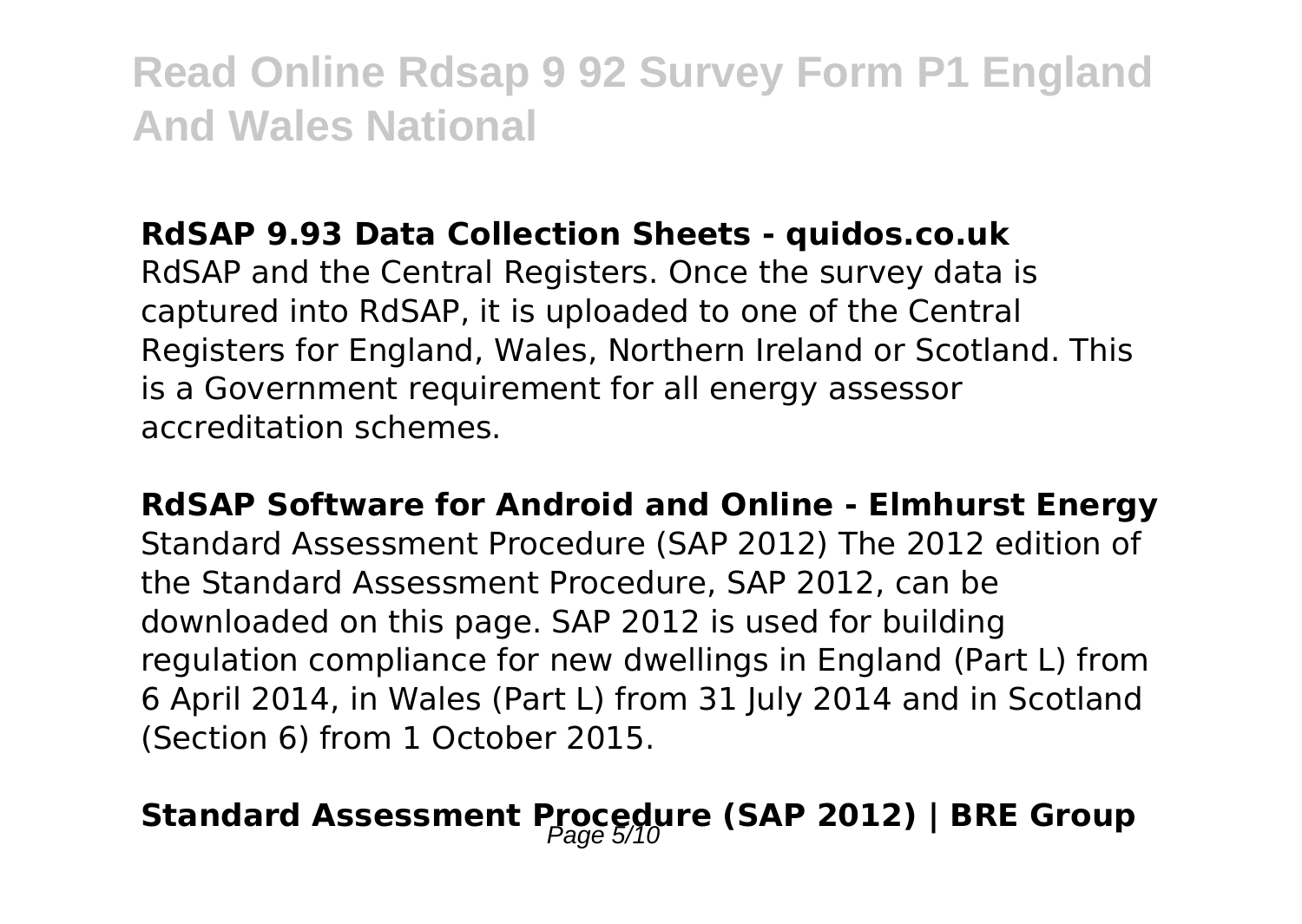Overview. The Standard Assessment Procedure (SAP) is the methodology used by the Government to assess and compare the energy and environmental performance of dwellings.Its purpose is to provide ...

### **Standard Assessment Procedure - GOV.UK**

Lifespan SAP is approved RdSAP software for producing Energy Performance Certificates. Lifespan SAP has been developed by property consultants Property Tectonics ( pt ) - a market leader in large condition, compliance and energy surveys and a trusted provider of field-based IT solutions.

#### **Property Tectonics - Lifespan**

Streamline updated to 9.92. Elmhurst Energy has upgraded its highly regarded software used by social and private landlords from RdSAP 9.91 to RdSAP 9.92, The software, called Streamline EPC, now provides a fully compliant mechanism for lodging EPCs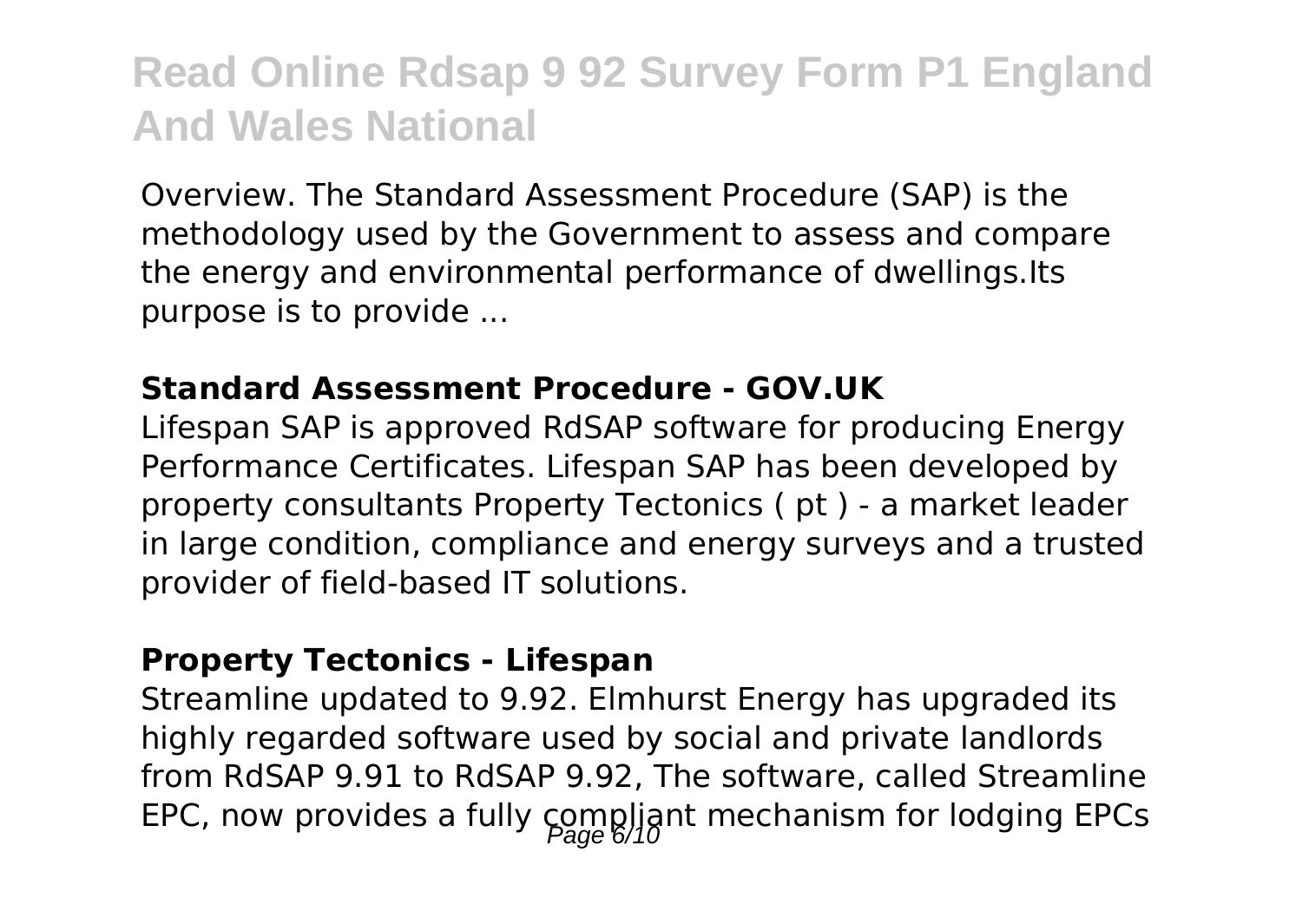to the register and reporting on the energy efficiency of Landlords' housing stock.

#### **Streamline updated to 9.92 - Elmhurst Energy**

Important Notification RdSAP 9.94. On Sunday 22nd September Landmark central register will be offline from 14:30 to 16:30 to enable the release of the new version of RdSAP version 9.94.. Assessors are requested to complete all domestic energy assessments before this time otherwise the report will not lodge and require to be re-inputted after the aforementioned time.

#### **Important Notification RdSAP 9.94 - ecmk-co-uk**

8.63 The SHCS data set does not include information on whether windows and doors are draughtproofed as this item was only introduced into RdSAP in Scotland with version 9.91 from October 2012, i.e. after the current SHCS survey form had been designed. So the RdSAP 2009  $\frac{99}{200}$  assumptions were used in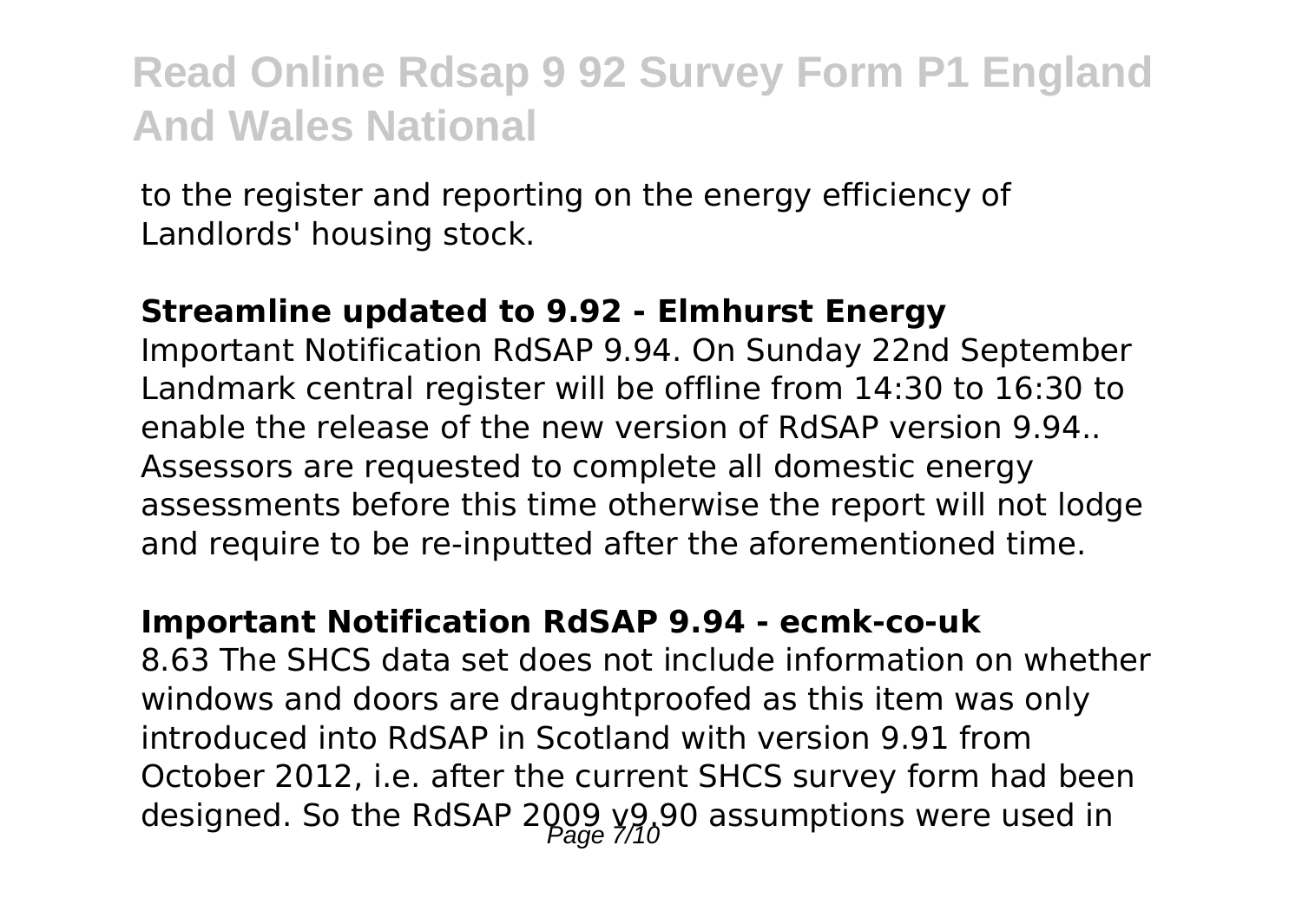the modelling of the archetypes - if the ...

### **Developing regulation of energy efficiency of private ...** Highlights of changes in RdSAP 9.93. RdSAP 9.93 is a small, incremental update to the methodology: U-values for solid and cavity walls, and certain other walls with insulation have changed – typically improving the Energy Efficiency Rating (EER) of some older properties when compared to results in RdSAP 9.92.

## **RSAP+ receives RdSAP 9.93 software approval**

RdSAP Conventions 9.92 v8.1 Issue date; 1. General: 1.01: Use of RdSAP: RdSAP is for assessment of existing dwellings only. Where an EPC is required for a new dwelling under building regulations it must be a SAP EPC. Any new dwelling, including dwellings created by change of use, must be assessed using SAP. Page 8/10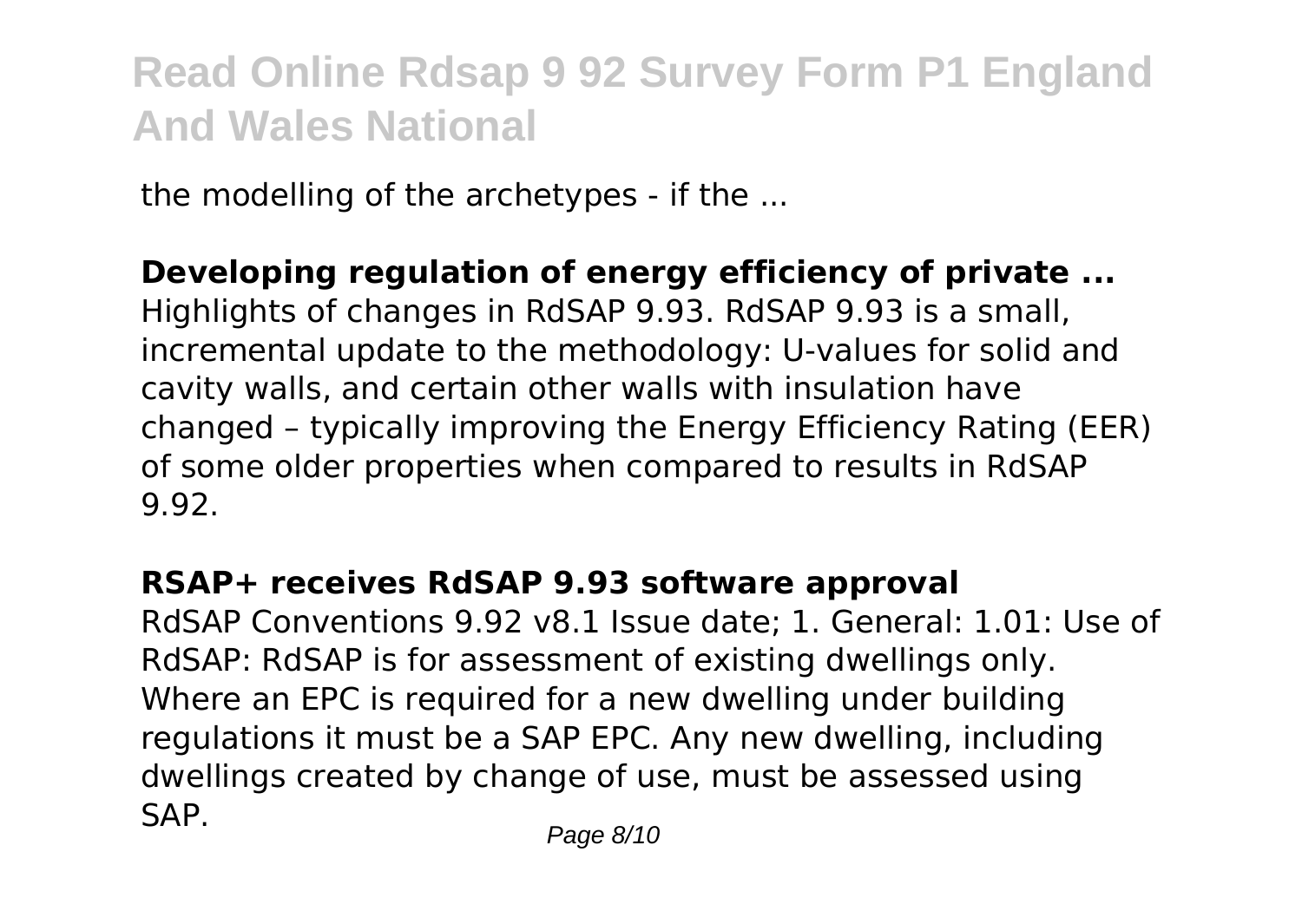## **RdSAP conventions 9.92 v8.1 - Quidos**

Release of Lifespan RdSAP 9.93 November 2017. The Government has now confirmed the release date of the latest version of RdSAP 9.93 (England, Wales & Scotland) as the 19th November 2017\*

### **Property Tectonics -Release of Lifespan RdSAP 9.93**

Jamie states: "The current SAP rating is 36 points (Band 'F') using the current live 9.92 RdSAP software." "The default Uvalue for solid walls without insulation in RdSAP 9.92 is 2.10 W

### **Elmhurst's Energy Matters- Autumn 2017 by Elmhurst ... - Issuu**

Market Snapshot Stocks end mostly lower after Fed holds interest rates steady near zero, but underscores risks to economic recovery Published: Sept. 16, 2020 at 5:16 p.m. ET